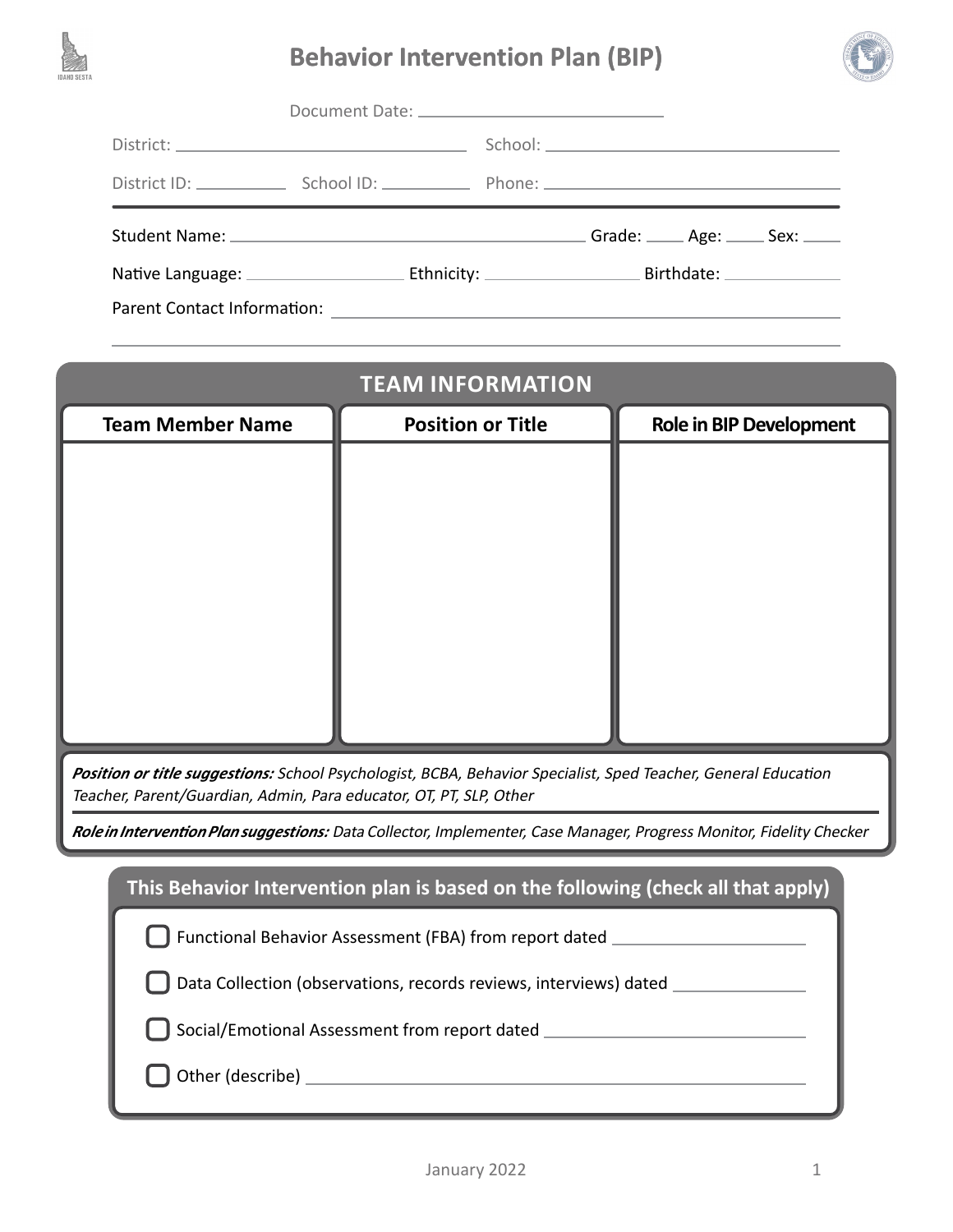



## **RATIONALE FOR BEHAVIOR INTERVENTION PLAN**

#### **Provide a summary of why this plan is being put in place** What does the team hope to achieve and teach the student?

**Summarize data or results from the student's FBA or other assessment(s)**  (e.g., hypothesis statement)

**Provide a history of behavior interventions targeting behavior of concern** What interventions have been tried previously? What was the outcome of the previously implemented interventions?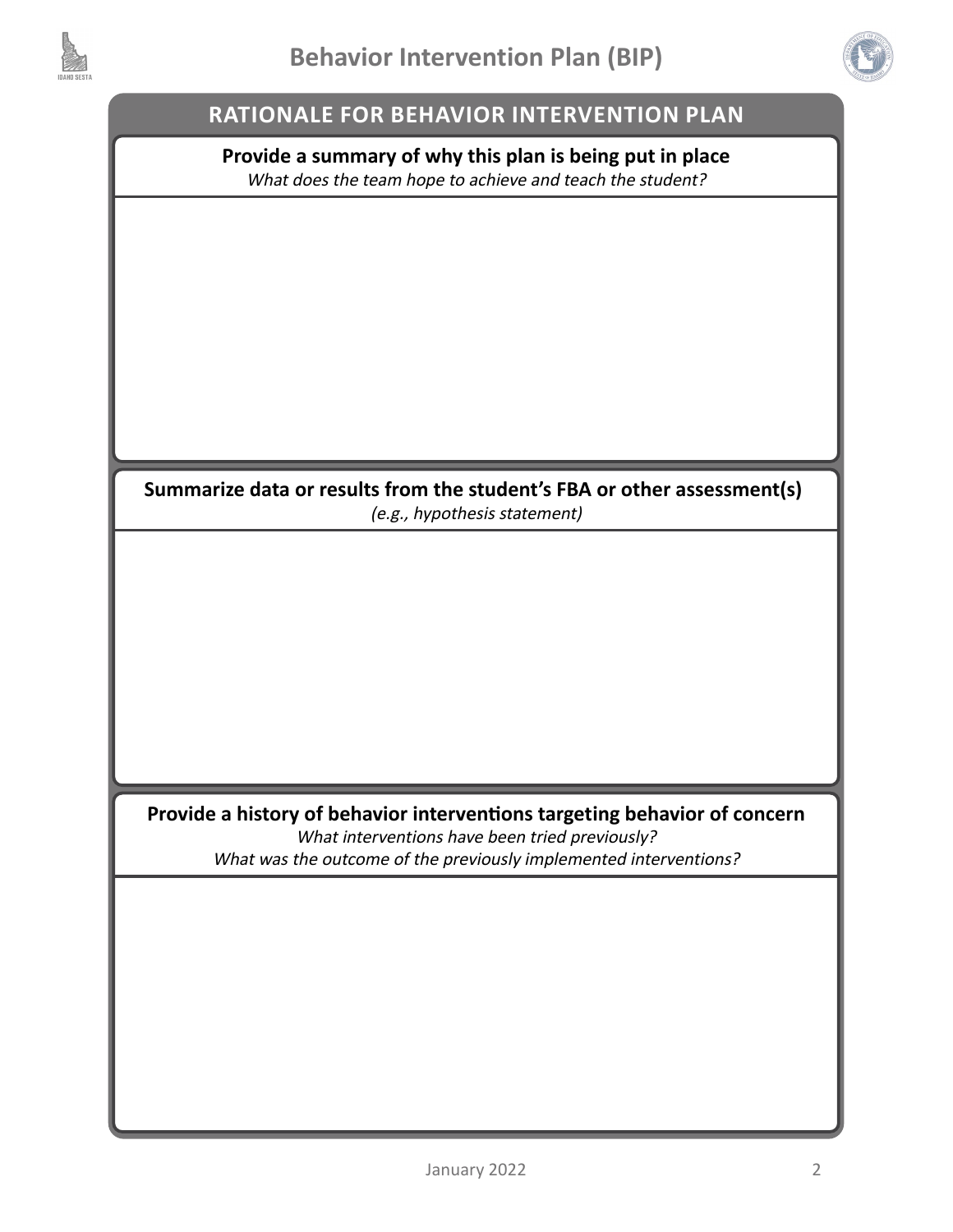



**STEP 1: COMPLETE THE COMPETING BEHAVIOR PATHWAY MATRIX**

Fill in boxes 1, 2, 3 and 4 from your FBA and/or other sources of data

# **COMPETING BEHAVIOR PATHWAY (CBP)**

|                  |               | 5. Desired Behavior               | 6. Consequence                        |
|------------------|---------------|-----------------------------------|---------------------------------------|
|                  |               |                                   |                                       |
|                  |               |                                   |                                       |
|                  |               |                                   |                                       |
|                  |               |                                   |                                       |
|                  |               |                                   |                                       |
| 3. Setting Event | 2. Antecedent | 1. Problem Behavior               | 4. Reinforcing<br>Consequence         |
|                  |               |                                   |                                       |
|                  |               |                                   |                                       |
|                  |               |                                   |                                       |
|                  |               |                                   |                                       |
|                  |               |                                   |                                       |
|                  |               | 7. Replacement<br><b>Behavior</b> | 8. Reinforcing<br>Consequence*        |
|                  |               |                                   |                                       |
|                  |               |                                   |                                       |
|                  |               |                                   |                                       |
|                  |               |                                   |                                       |
|                  |               |                                   | *Input should match<br>box 4 function |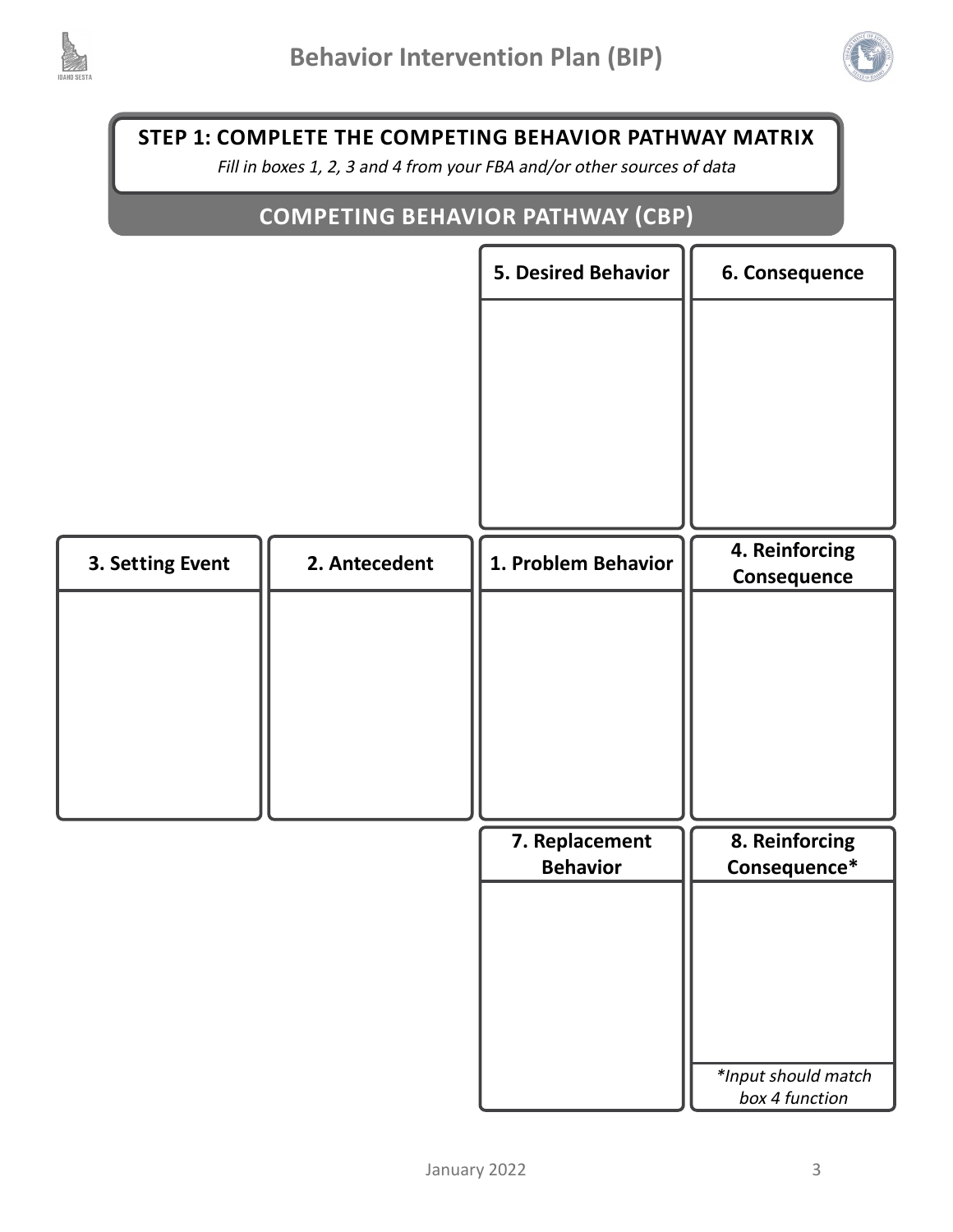



# **STEP 2: IDENTIFY PROBLEM BEHAVIOR**

**A. Problem Behavior**

This is located on the Functional Behavior Assessment (FBA) and in box 1 of the CBP in Step 1.

**Fill in with the problem behavior and include the operational definition of the problem behavior.** 

> **B. Replacement Behavior** This is located in box 7 of the CBP in Step 1.

**Fill in with behavior that can be taught in place of problem behavior and meets the same need/function.**

> **C. Long Term Desired Behavior** This is located in box 5 of the CBP in Step 1.

**Fill in with behavior that is related to the replacement behavior but will require longer acquisition period or more advanced skills to be taught.**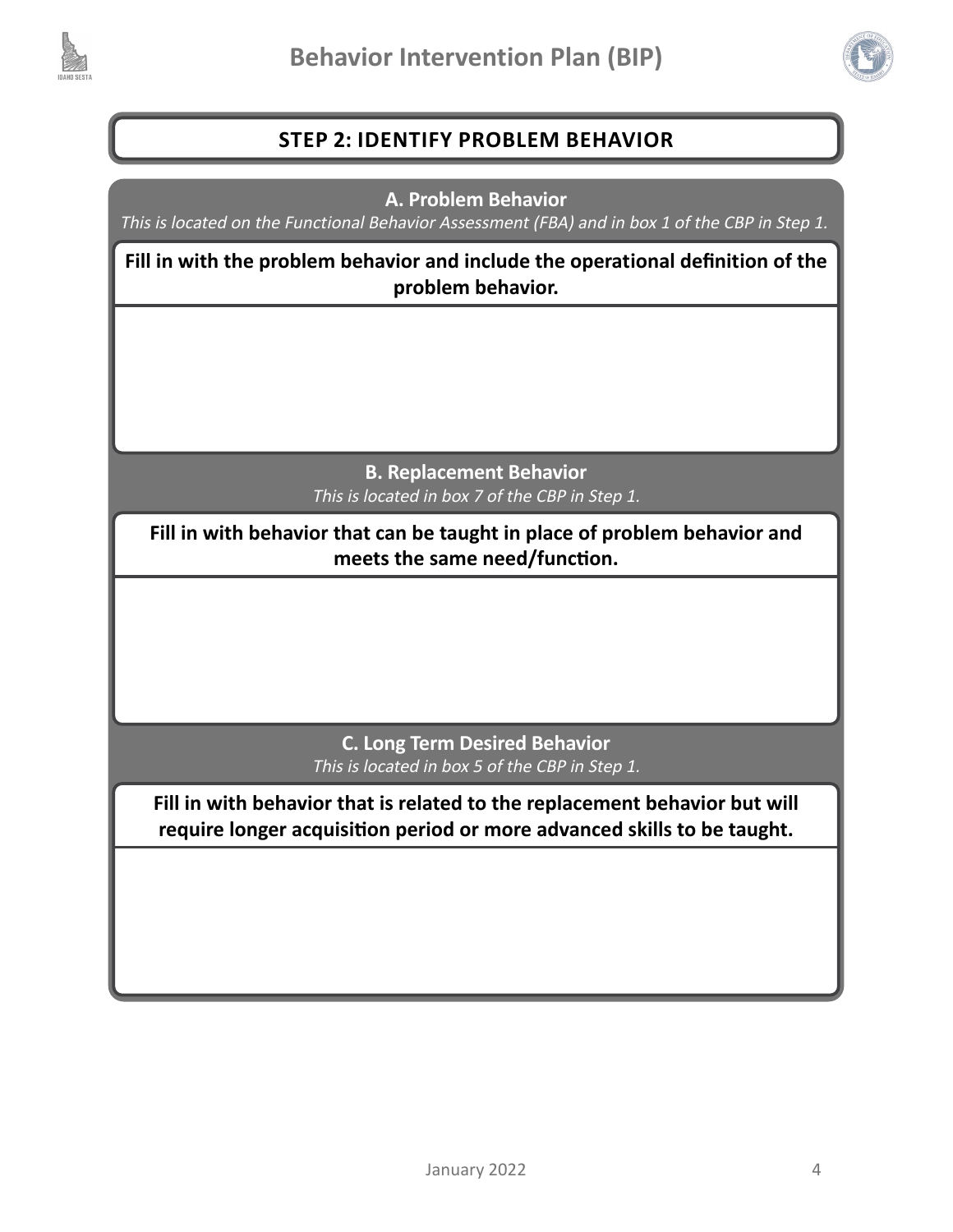



# **STEP 3: PREVENTATIVE STRATEGIES/ANTECEDENT INTERVENTIONS**

#### **A. Setting Event Strategies**

Provide a minimum of one strategy that will remove or minimize/neutralize the strength of the identified setting events. The setting event is located in box 3 of your Competing Behavior Pathway Matrix (CBP).

| What will the adults in the environment do to prevent the problem behavior?                                                                            |                                           |                                                                         |
|--------------------------------------------------------------------------------------------------------------------------------------------------------|-------------------------------------------|-------------------------------------------------------------------------|
| <b>Identified Setting Event</b><br>Identified in box 3 of the CBP. What<br>happens prior to the antecedent that<br>makes problem behavior more likely? | Plan to remove or minimize/<br>neutralize | Who is responsible?<br>Who is in charge of making sure this<br>happens? |
|                                                                                                                                                        |                                           |                                                                         |
|                                                                                                                                                        |                                           |                                                                         |
|                                                                                                                                                        |                                           |                                                                         |
|                                                                                                                                                        |                                           |                                                                         |

#### **B. Antecedent Interventions/Strategies**

Provide a minimum of one strategy that will remove or minimize/neutralize the strength of the antecedent. The antecedent (trigger) is located in box 2 of your Competing Behavior Pathway Matrix.

| What will the adults in the environment do to prevent the problem behavior?                                                       |                                           |                                                                         |
|-----------------------------------------------------------------------------------------------------------------------------------|-------------------------------------------|-------------------------------------------------------------------------|
| <b>Identified Antecedent (trigger)</b><br>Identified in box 2 of the CBP. What<br>happens immediately before problem<br>behavior? | Plan to remove or minimize/<br>neutralize | Who is responsible?<br>Who is in charge of making sure this<br>happens? |
|                                                                                                                                   |                                           |                                                                         |
|                                                                                                                                   |                                           |                                                                         |
|                                                                                                                                   |                                           |                                                                         |
|                                                                                                                                   |                                           |                                                                         |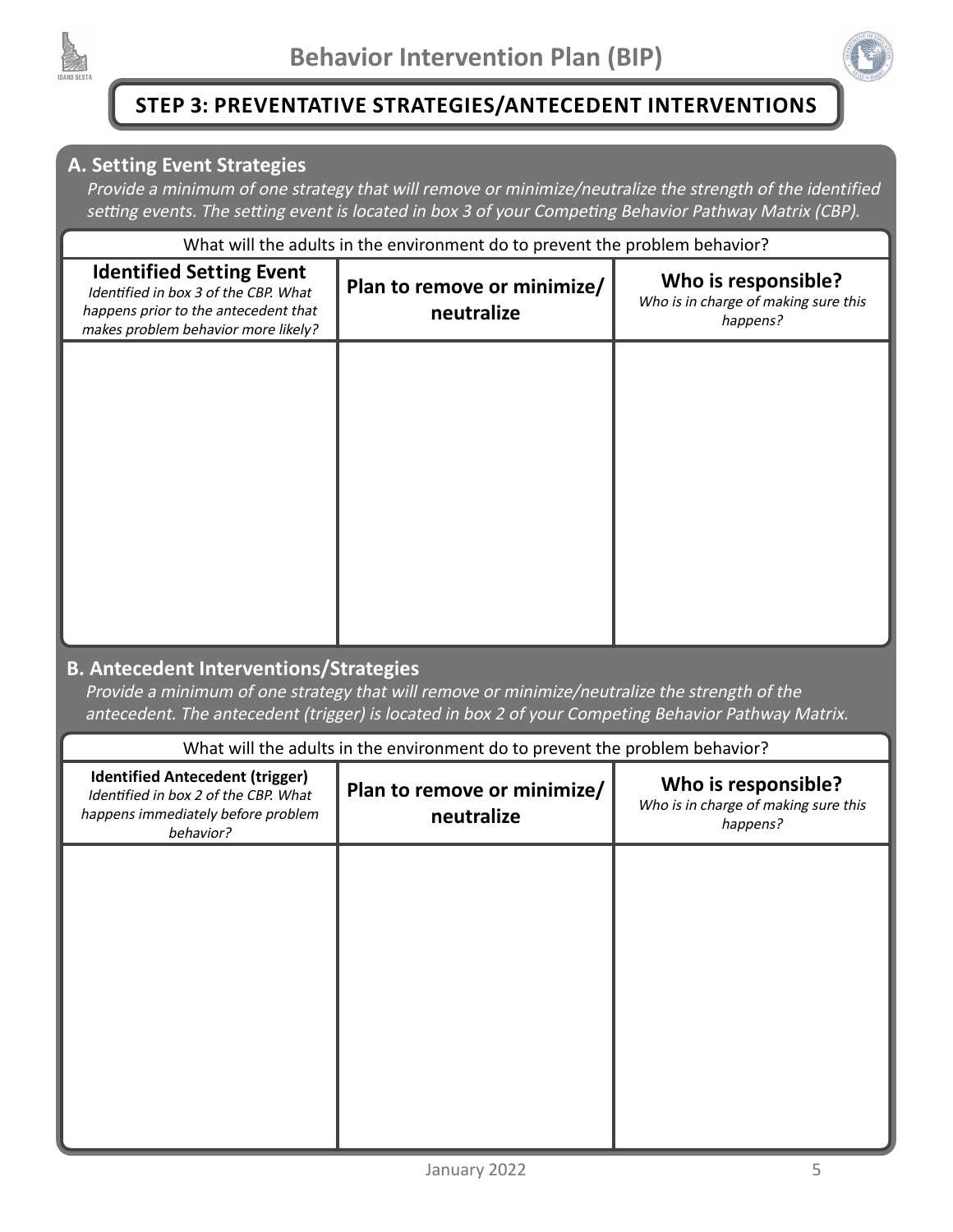



# **STEP 4: REPLACEMENT BEHAVIOR - TEACHING**

**Replacement Behavior** This is located in box 7 of your CBP and Step 2B.

What can the team teach immediately, that matches function of behavior?

# **Plan to Teach**

How will behavior be modeled? How will behavior be practiced? How will behavior be prompted (if needed) in the moment until mastery?

#### **Plan to reinforce replacement behavior**

How will this behavior be reinforced? How will the student get their need met right away?

#### **Responsible team member**

Who is responsible for teaching replacement behavior?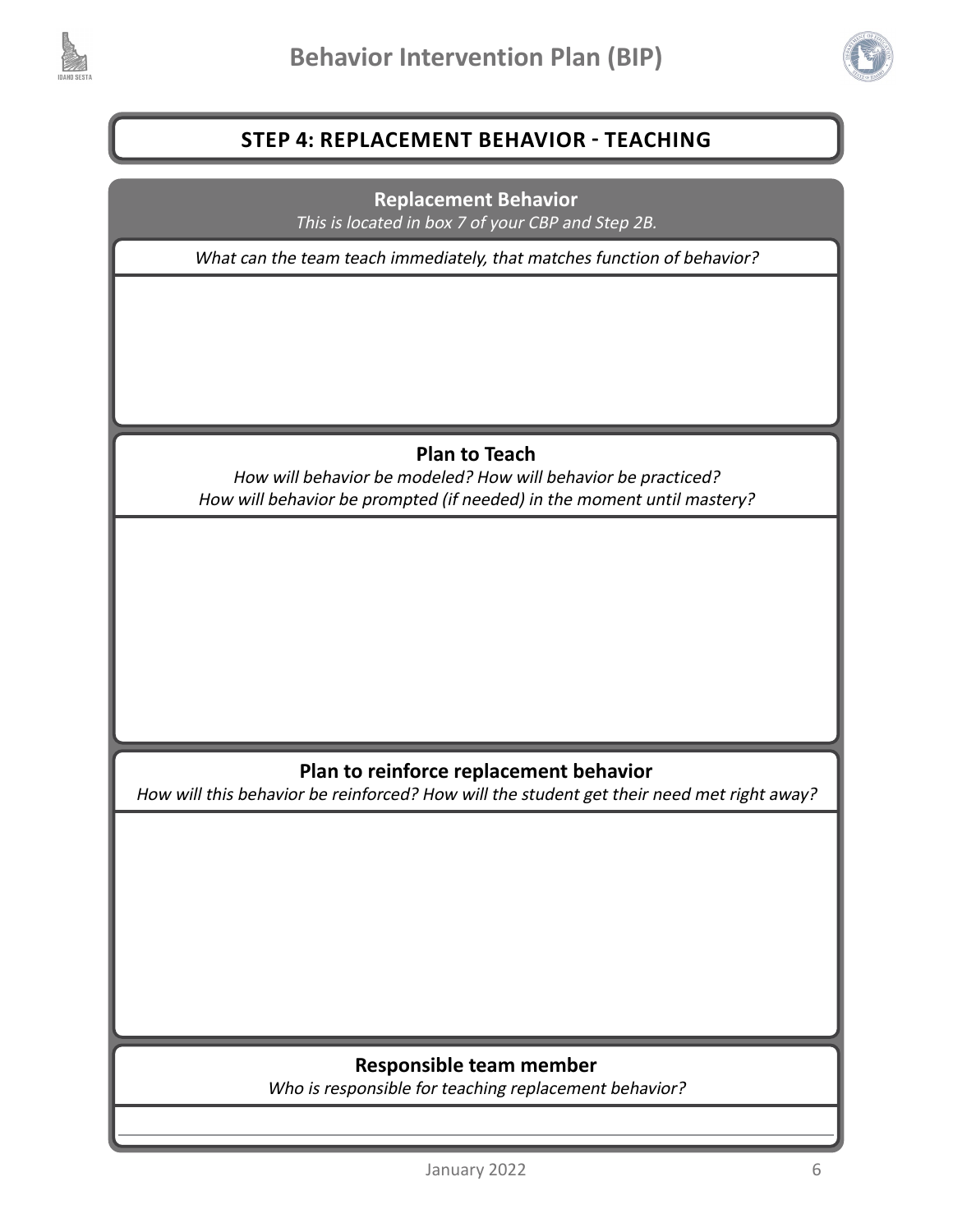



# **STEP 5: CONSEQUENCES/RESPONSE - HOW TO RESPOND TO BEHAVIOR**

| <b>Behavior</b>                                                                                                                                |
|------------------------------------------------------------------------------------------------------------------------------------------------|
| <b>Replacement Behavior</b>                                                                                                                    |
|                                                                                                                                                |
|                                                                                                                                                |
|                                                                                                                                                |
|                                                                                                                                                |
|                                                                                                                                                |
| <b>Problem Behavior</b>                                                                                                                        |
|                                                                                                                                                |
|                                                                                                                                                |
|                                                                                                                                                |
|                                                                                                                                                |
|                                                                                                                                                |
| <b>Response</b>                                                                                                                                |
| Plan to reinforce replacement behavior.                                                                                                        |
| How will replacement behavior be immediately reinforced and match function of behavior?                                                        |
|                                                                                                                                                |
|                                                                                                                                                |
|                                                                                                                                                |
|                                                                                                                                                |
| Plan to respond to problem behavior.<br>How will adults respond to problem behavior? How will reinforcement for problem behavior be minimized? |
| How will adults redirect to replacement behavior?                                                                                              |
|                                                                                                                                                |
|                                                                                                                                                |
|                                                                                                                                                |
|                                                                                                                                                |
| Additional reinforcement plans. What other reinforcement will help the student be successful?                                                  |
|                                                                                                                                                |
|                                                                                                                                                |
|                                                                                                                                                |
|                                                                                                                                                |
| Who is responsible for responding?                                                                                                             |
|                                                                                                                                                |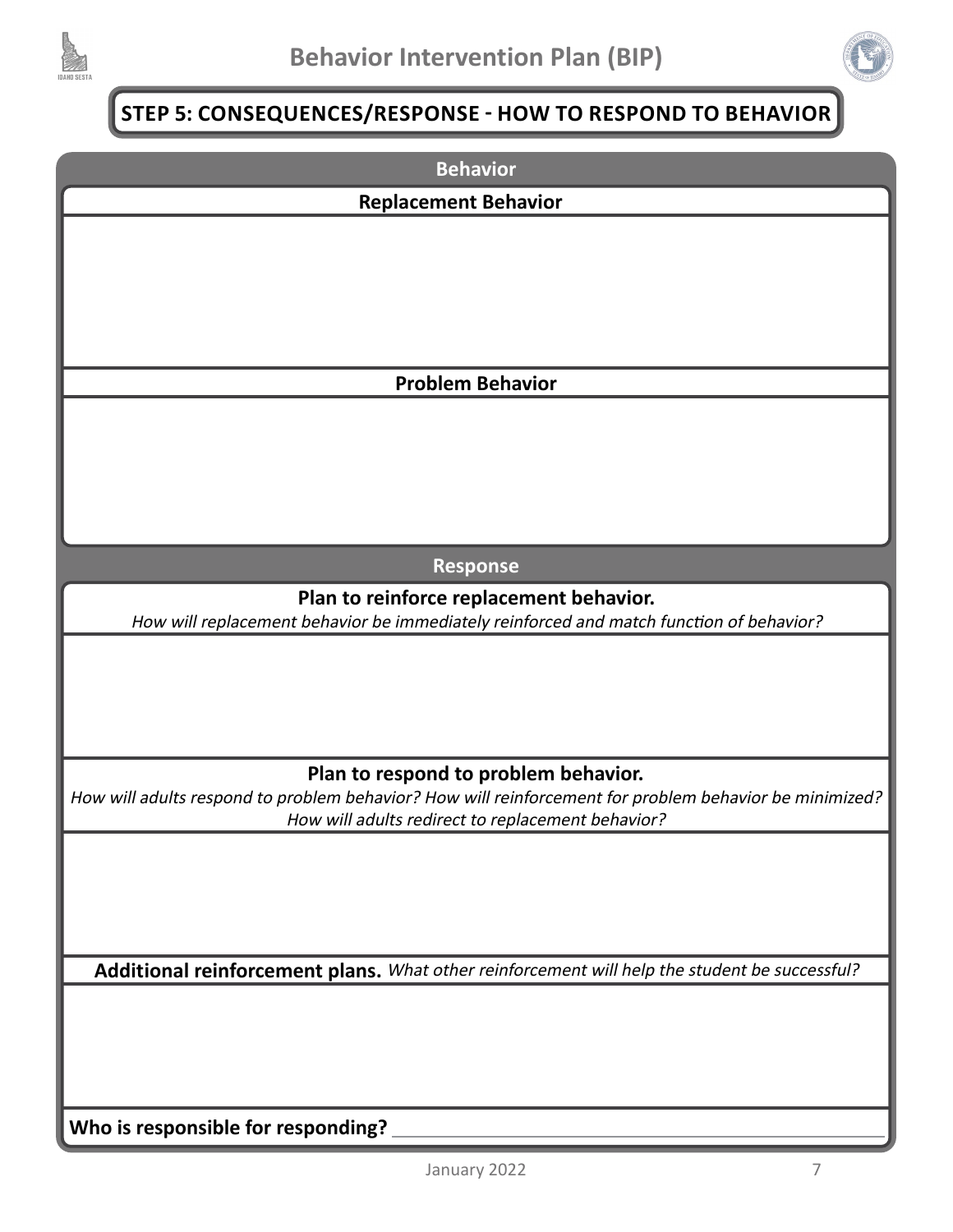



## **STEP 6: PLAN FOR PROGRESS MONITORING**

#### **A. Annual IEP Goal**

Annual goal(s) that will be addressed through this Behavior Intervention Plan. Annual goal should be created based on needs identified through the FBA and/or BIP process. The IEP goal should address the identified Replacement Behavior. The Annual goal should match the goal listed in the IEP. Amendment to the IEP may be necessary.

|                              | Given                        |                              |
|------------------------------|------------------------------|------------------------------|
|                              |                              |                              |
|                              |                              |                              |
|                              |                              | will                         |
|                              |                              |                              |
|                              |                              |                              |
|                              | in (insert mastery criteria) |                              |
|                              |                              |                              |
|                              |                              |                              |
|                              |                              |                              |
|                              |                              |                              |
| <b>Objective/Benchmark 1</b> | <b>Objective/Benchmark 2</b> | <b>Objective/Benchmark 3</b> |
|                              |                              |                              |
|                              |                              |                              |
|                              |                              |                              |
|                              |                              |                              |
|                              |                              |                              |
|                              |                              |                              |
|                              |                              |                              |
|                              |                              |                              |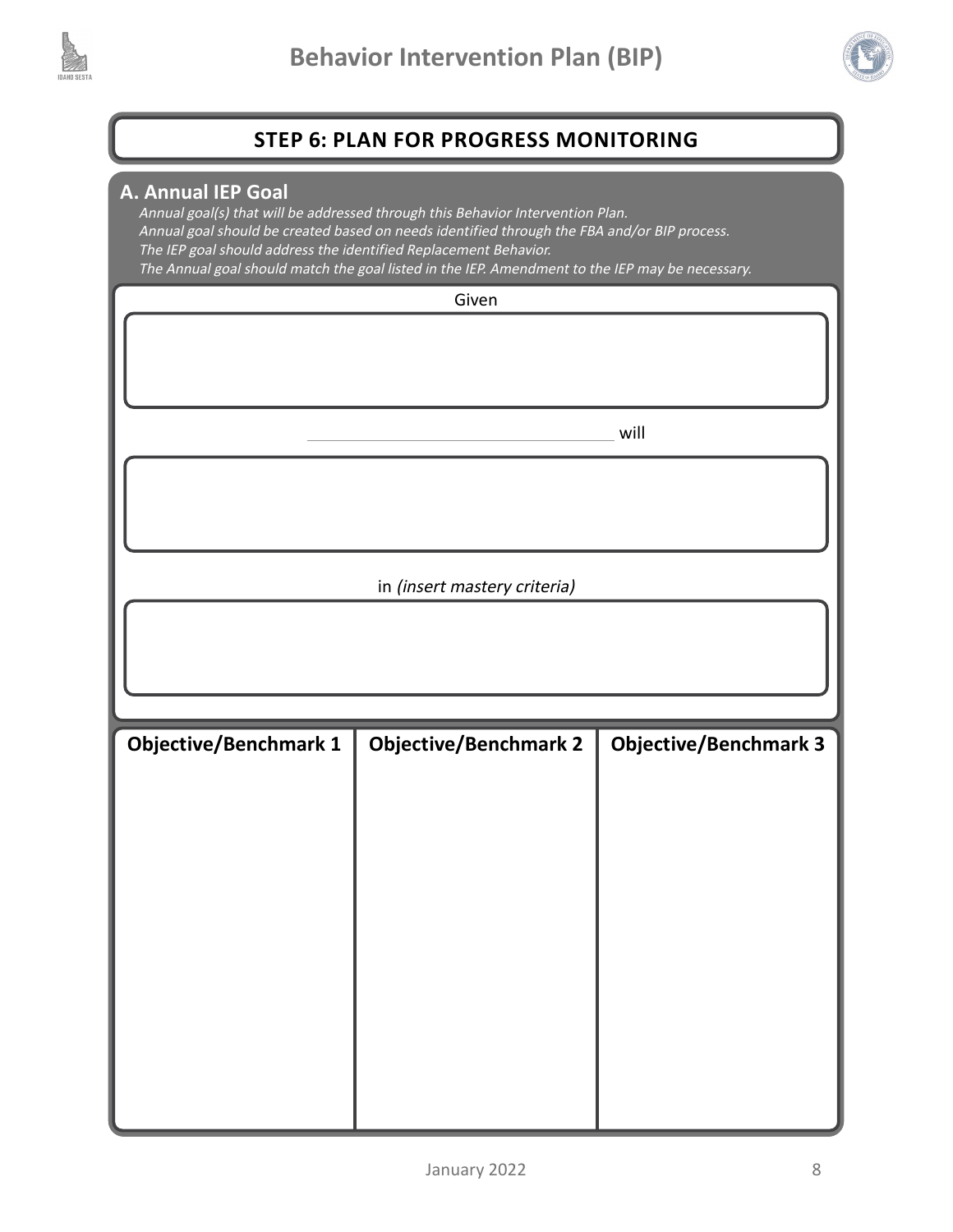



## **STEP 6: PLAN FOR PROGRESS MONITORING**

#### **B. Data Collection**

Teams should consider collecting data on both reduction of the Problem Behavior and the increase in Replacement Behavior.

**How will behavior be measured?** Frequency, duration, rate, etc...

When will behavior be measured? Daily, weekly probe, 10 min intervals, etc...

**Who will collect data and in what settings?** Who is responsible for collecting?

**What are mastery criteria?** What does it look like when this goal is met?

**C. Implementation Monitoring** What is the team's plan for monitoring fidelity in implementation?

# **STEP 7: CRISIS PLAN CONSIDERATION**

**A. Does this student's problem behavior require a Crisis Plan?**

- Yes (Attach Crisis Plan Form)
- No (Provide Rationale)